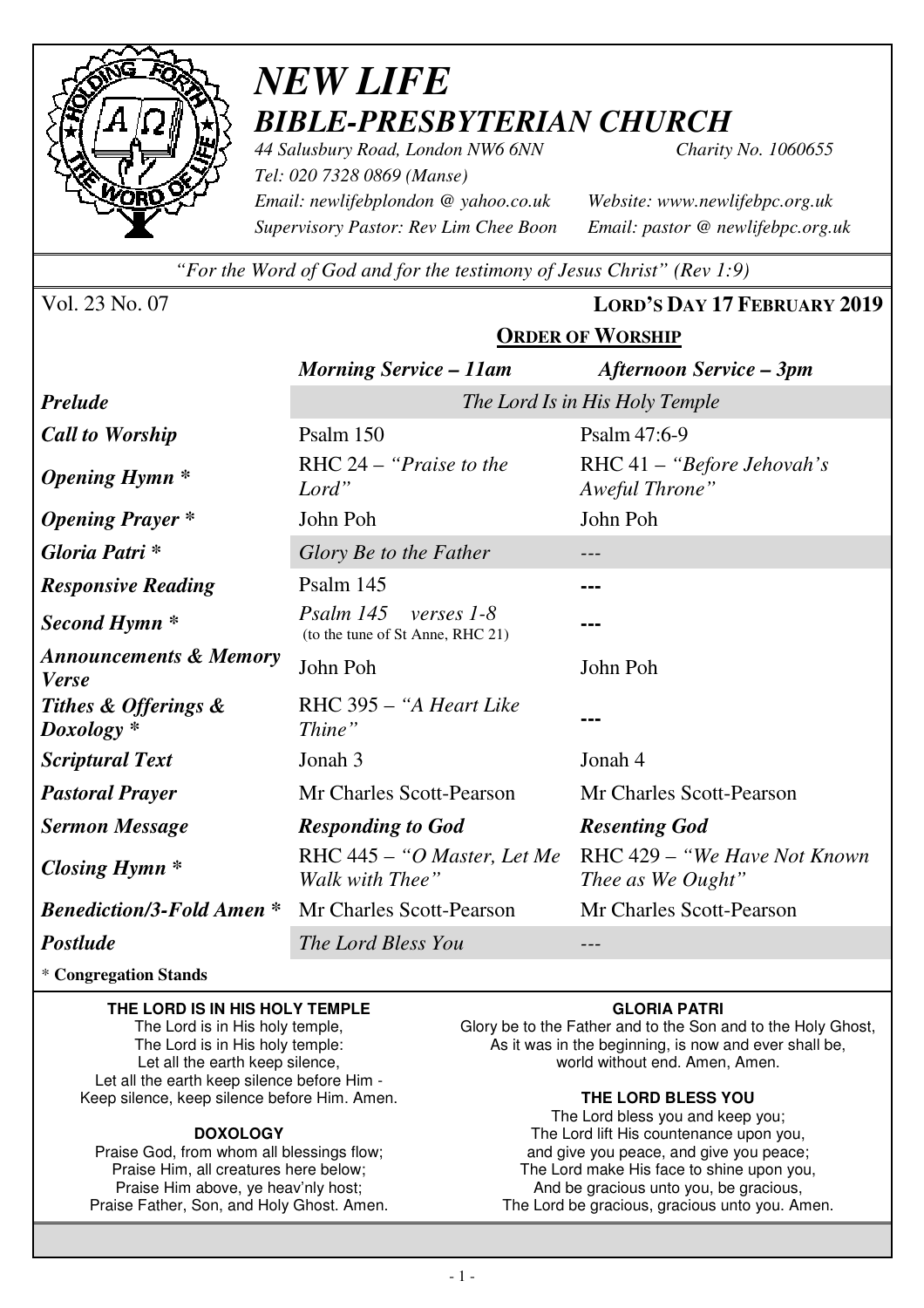# **GOODNESS**

### **Adapted from Maranatha Messenger, Sunday 9th December 2018**

What is goodness? How would you define "goodness?" Whenever I conduct a funeral service, I used to hear this phrase "He is a good man." Even a gangster who died a tragic death would have someone step forward and say, "Ah Beng was a good man." Why? Because when I was in need, he stood by me and helped me.

What is goodness? What good is good? According to the American Heritage Dictionary, the word means "the state or quality of being good." For instance, in Acts 6:3 there was a neglect of the care of widows and the apostles suggested to the congregation to choose among themselves seven men of certain qualities to oversee this pressing need. And one of the qualities was "men of honest report" or "men of good reputation." The early church was careful in choosing people to serve. The congregation wanted men who had a good reputation not only from within but also from without (1 Timothy 3:7).

The word "goodness" occurs only four times in the New Testament (Galatians 5:22; Romans 15:14; Ephesians 5:9; 2 Thessalonians 1:11). The meaning is broad and it denotes moral excellence in operation (Galatians 6:10). The word suggests not only a person who desires to abstain from every appearance of evil, but also to do good to others to the utmost of his ability. He would help a person's necessities either by giving, lending or such other means (Acts 2:44, 45; 4:32, 34, 35). And because this "goodness" is one of the aspects of the fruit of the Holy Spirit, it must spring from a good heart — a heart that has been purified by the Spirit of God (Matthew 12:35).

"Goodness" is one of the characteristics of the Christian. Because God is good, we who belong to him must manifest this characteristic of goodness. We who say that we are in the truth must walk as Jesus walked. We should live as Jesus lived (1 John 2:6; Acts 10:38). Jesus said, *"Ye shall know them by their fruits"* (Matthew 7:16, 20). Paul said, *"For we are his workmanship, created in Christ Jesus unto good works"* (Ephesians 2:10; Titus 2:14). James said, *"Even so faith, if it hath not works, is dead, being alone"* (2:17). So, what kind of fruits have we been bearing since conversion? Knowledge of the Bible, orthodox beliefs, creeds, confessions – all of these are nothing if a sincere spirit of doing good is lacking.

In his Epistle, James asked a very pertinent question, *"Who is a wise man and endued with knowledge among you? Let him shew out of a good conversation his works with*  meekness of wisdom" (3:13). Here he was more concerned with how a Christian lives his life than with what he says.

Who is a wise man? The word "wise" in secular thought denotes one who has above average intelligence and education. It was a technical term for a teacher. However, in the New Testament, it denotes one who has spiritual discernment and discretion, who has the ability to see clearly what is right and to act accordingly.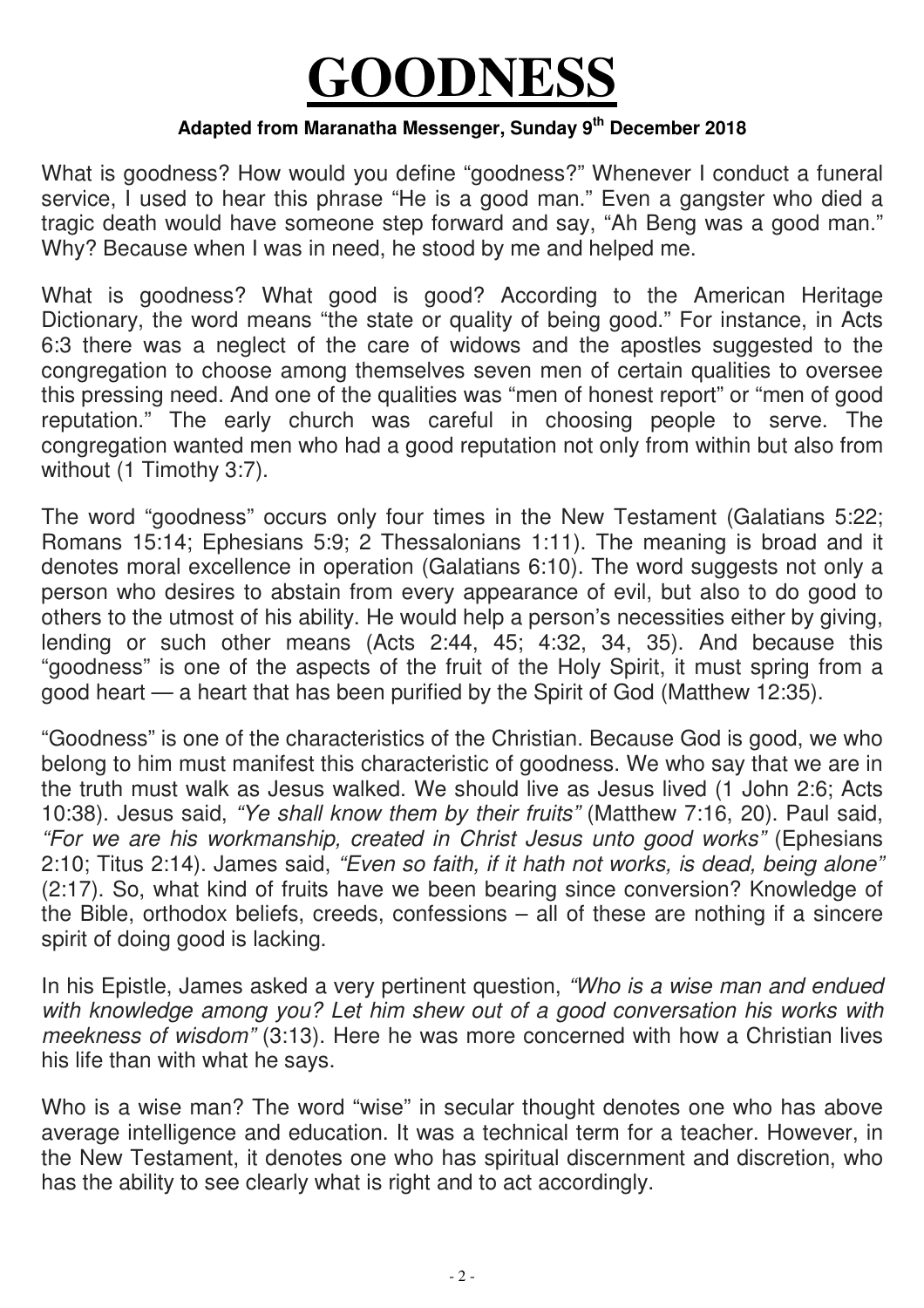As for the word "knowledge," it was used in classical Greek of one having the knowledge of a specialist. He is an expert endued with special knowledge and training. A person may have the knowledge of a specialist, but does this necessarily qualify him to be a good teacher? James queried.

Though we may possess the "know-how" of the Christian life, it may not prove that we are skilled in applying God's Word in our daily living. A church father aptly said, "Apply thyself wholly to the Scriptures, and apply the Scriptures wholly to thyself." We need not only the knowledge of a specialist but also the wisdom which is from above to live and act on the Word.

Then James challenged the one who claimed to be wise and full of knowledge to show him out of a good conduct his works with meekness of wisdom (3:13b). The word for "good" implies that it must be obvious to others that his way of life is good (1 Peter 2:12). It is not how fluently you talk or how clever and orthodox you are. These alone do not prove wisdom. Years ago, The Strait Times reported an eight year old boy who had an IQ of 221. When interviewed by the press, his father's comment was that his son is intelligent but he has no wisdom.

Anyone who professes to be wise should prove himself by his works. It is by living out a good life that a Christian shows that he is wise. It has to do with the whole of one's way of life, not just mere talk. So the true test of wisdom is works and not only words.

Paul said in Galatians 6:9 and 10: *"And let us not be weary in well doing: for in due season we shall reap, if we faint not. As we have therefore opportunity, let us do good unto all men, especially unto them who are of the household of faith."* Knowing the frailty of men, he exhorts them to devote themselves tirelessly in doing good (i.e. to give financial support for those in Christian ministry) because in due time they will reap (i.e. physical and spiritual blessings) if they do not get discouraged. The latter part of this verse promises a harvest of good to those who persist in well-doing, whatever the well-doing may be.

The Greek word for "opportunity" is the same as that rendered "season" in verse 9. Paul assumes that such opportunities will come. And when they do come, he exhorts us to seize them and do good toward all men, especially to those who belong to the family of God.

Dearly beloved, there are ample opportunities to do good both in the Christian community and in the society. Doing good is doing God's will. Doing God's will is doing what God wants. Goodness is kindness. Kindness is doing good to others. Jesus said, *"Therefore all things whatsoever ye would that men should do to you, do ye even so to them: for this is the law and the prophets"* (Matthew 7:12). Jesus has set us a good example. He went about doing good (Acts 10:38). We who are his followers must do what he did.

In conclusion, let me encourage you to do good to all men. Let this be our church slogan: "Do something good for Jesus every day and even out of the way." Amen.

*- Rev Colin Wong*